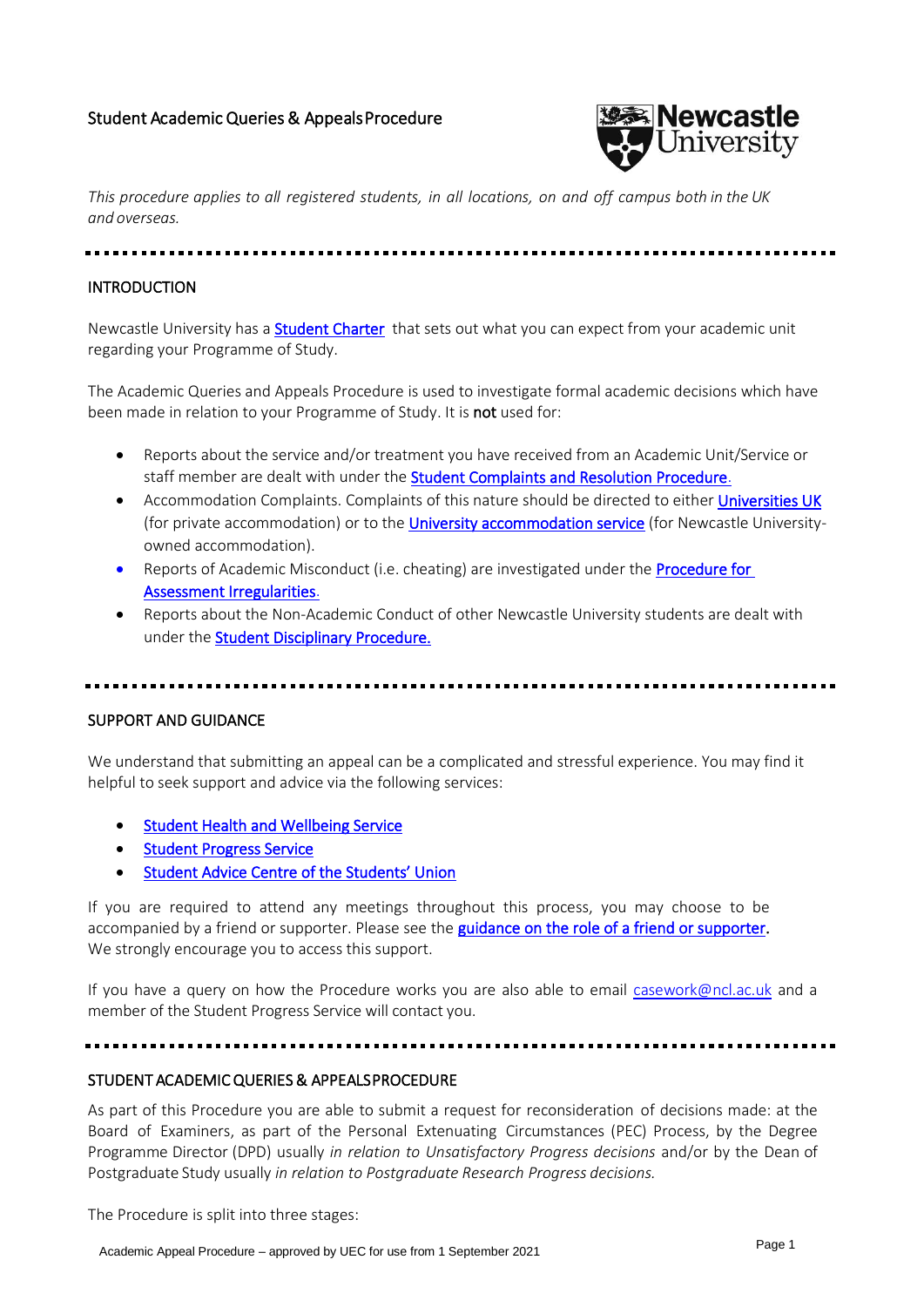# • Level 1: Local Resolution

This is the informal stage for querying academic decisions, where you should raise your initial assessment/progress query, in writing, with your School/Faculty (Graduate School for PGR students), to try to reach an early resolution. This level needs to be completed before you can submit at Level 2. (for further details see page 4)

# • Level 2: Formal Investigation

This is the beginning of the formal stage of appeal and should only be used when the steps taken under Level 1 of the procedure have failed, or if you feel that your issue has not been resolved. To start this process you need to submit an [Academic](https://www.ncl.ac.uk/media/wwwnclacuk/studentprogress/files/Academic%20Queries%20and%20Appeals%20Form%2021_22.pdf) Appeal Form together with full details of the formal appeal and supply any available supporting evidence. (for further details see page 5)

# • Level 3: Case Review

This is the final stage of the Appeals Process, where if you remain unhappy with the decision reached at Level 2, you can request a review of the outcome by the Academic Registrar (or nominee). (for further details see page 7)

To ensure there is no conflict of interest, each Level of the procedure is handled by a Case Officer or member of staff who has no prior involvement in the case.

# IMPORTANT THINGS TO NOTE BEFORE SUBMITTING AN ACADEMIC QUERY OR APPEAL:

- Provisional marks *e.g. marks which have not yet been confirmed by a final Board of Examiners*, or any other provisional decision, cannot be considered under Level 2 or 3 of the Procedure.
- Provisional marks or decisions can be considered under Level 1 of the procedure. If you are an undergraduate or postgraduate taught student, you should follow School instructions on how to query this. Most Schools have a dedicated email for you to use to submit your request. Either contact your School Office or look in your Degree Programme Handbook for this information. If you are a Postgraduate Research student please contact your Faculty Graduate School (contact information is available [here\)](https://www.ncl.ac.uk/student-progress/pgr/).
- There are specific [grounds](#page-2-0) under which you can submit your query/appeal which are explained in more detai[l below.](#page-2-0) These grounds do not include inadequacy of teaching and/or supervision which should be raised as a complaint, following the [Student Complaints and Resolution Procedure.](https://www.ncl.ac.uk/student-progress/policies/procedures/complaints%20and%20resolution/)
- A challenge to the academic judgement of the examiners on a mark or a recommended degree classification is not a valid ground of academic appeal.
- Level 2 Academic Appeals must be supported by a clear statement and evidence, including the Level 1 submission and outcome. It is your responsibility to provide all relevant evidence to support your case. If you do not provide sufficient evidence your appeal may be rejected.
- By submitting an Academic Appeal and relevant evidence you are giving the University explicit consent to share this with appropriately appointed members of staff.
- It is your responsibility to seek consent for any third party data that you wish to submit in support your appeal.<https://www.ncl.ac.uk/data.protection/dataprotectionpolicy/>
- The University does not usually investigate two Procedures at the same time, if your submission contains elements of both appeal and complaint then you will be contacted to discuss how these will be processed, and which issues will be considered first. If you feel there are exceptional reasons why both procedures should run in parallel then you would need to submit a request to the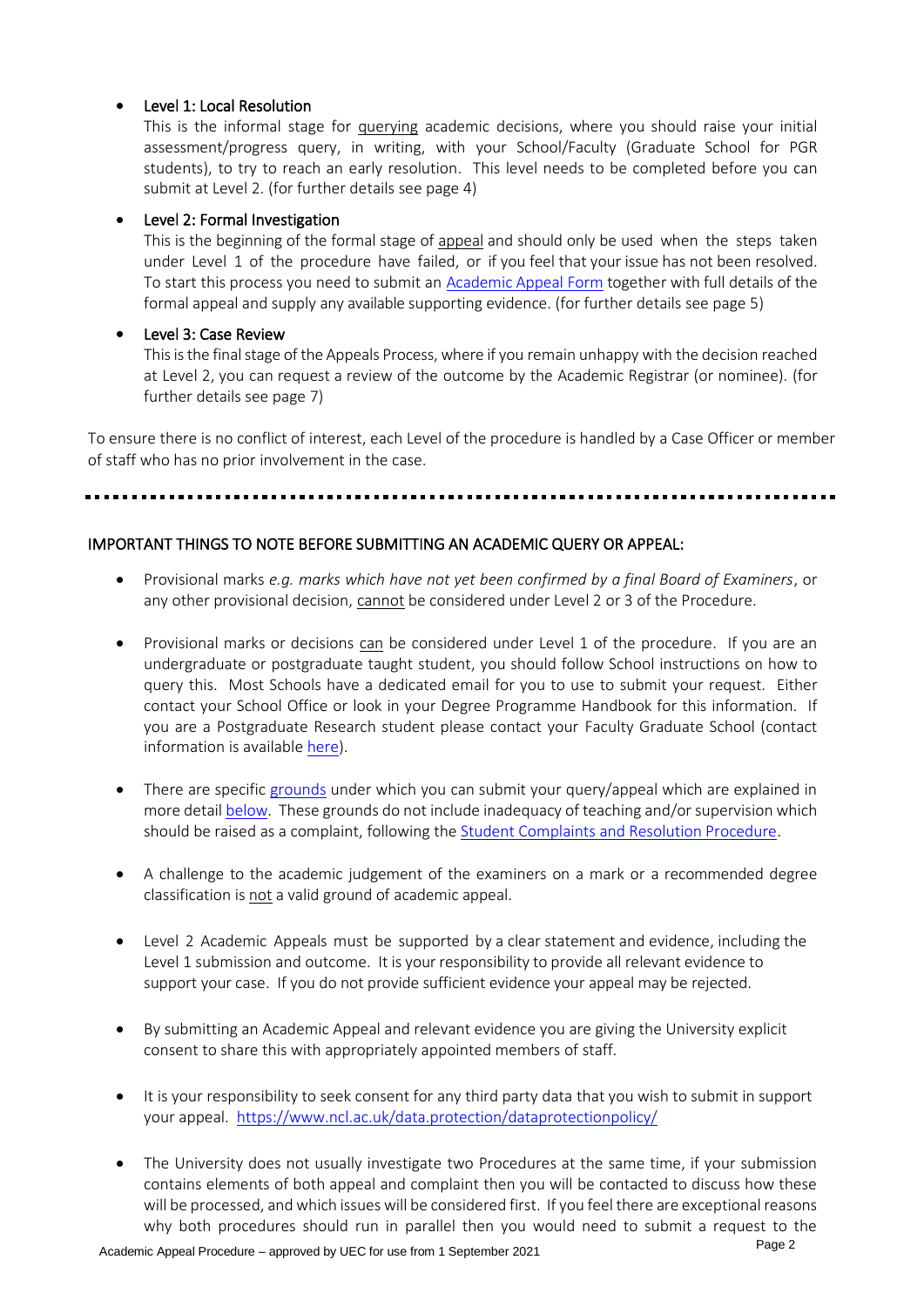Academic Registrar, by emailing [casework@ncl.ac.uk.](mailto:casework@ncl.ac.uk) The Academic Registrar (or nominee) will consider your request, decide if this is appropriate and communicate this to you.

- If there are a number of students who have been affected by the same issues, you can submit your query/appeal together as a group. However, you should nominate one member of the group to act as your group representative. The group representative will be the only person the University will communicate with in regard to the appeal. The representative will be responsible for liaising and keeping the other members of the group informed. Under a group appeal individual circumstances will not be able to be considered
- The original decision stands until any review or reconsideration takes place and therefore you should prepare for any resit examinations, or other progress requirements, to be completed in case your appeal is unsuccessful.
- If you are eligible to receive a University award but you are appealing against a decision of the Board of Examiners you may attend your degree award (congregation) ceremony. If the award is subsequently amended, there will be no further opportunity to attend a congregation ceremony. Alternatively, you may defer your attendance until the outcome of your Academic Appeal is known. If you receive a certificate of award (parchment) before your appeal is determined and the Board of Examiners change their decision, the parchment should be returned to the University and a replacement will be issued upon receipt of the original.

#### <span id="page-2-0"></span>GROUNDS OF APPEAL

You are only allowed to submit an academic query/appeal on one of the following grounds:

Grounds for academic appeal following Board of Examiners Decisions:

- (i) Personal Extenuating Circumstances (PEC)
	- If you have PEC which you weren't able to disclose, by submitting an online PEC application, to the Personal Extenuating Circumstances Committee (PECC) before the Board of Examiners took place.
	- If you weren't able to provide evidence for the PEC at that time but you now have evidence to support your circumstances
	- If you have PEC which you weren't aware of at the time, but you are aware of now and you have supporting documentation to evidence this.
	- If the Board of Examiners decision relied on a decision of the Personal Extenuating Circumstances Committee (PECC) of which you were not previously aware and which you now wish to challenge.
- (i) Procedural irregularity on the part of the examiners.
- (ii) Bias or prejudice on the part of an examiner or examiners.
- (iii) That the decision reached was perverse in that it was one which no reasonable person or body could have reached on the available evidence.

Grounds for academic appeal following PEC Committee (PECC) Decisions:

- (i) Procedural irregularity on the part of the PECC
- (ii) Bias or prejudice
- (iii) That the decision reached was perverse in that it was one which no reasonable person or body could have reached on the available evidence.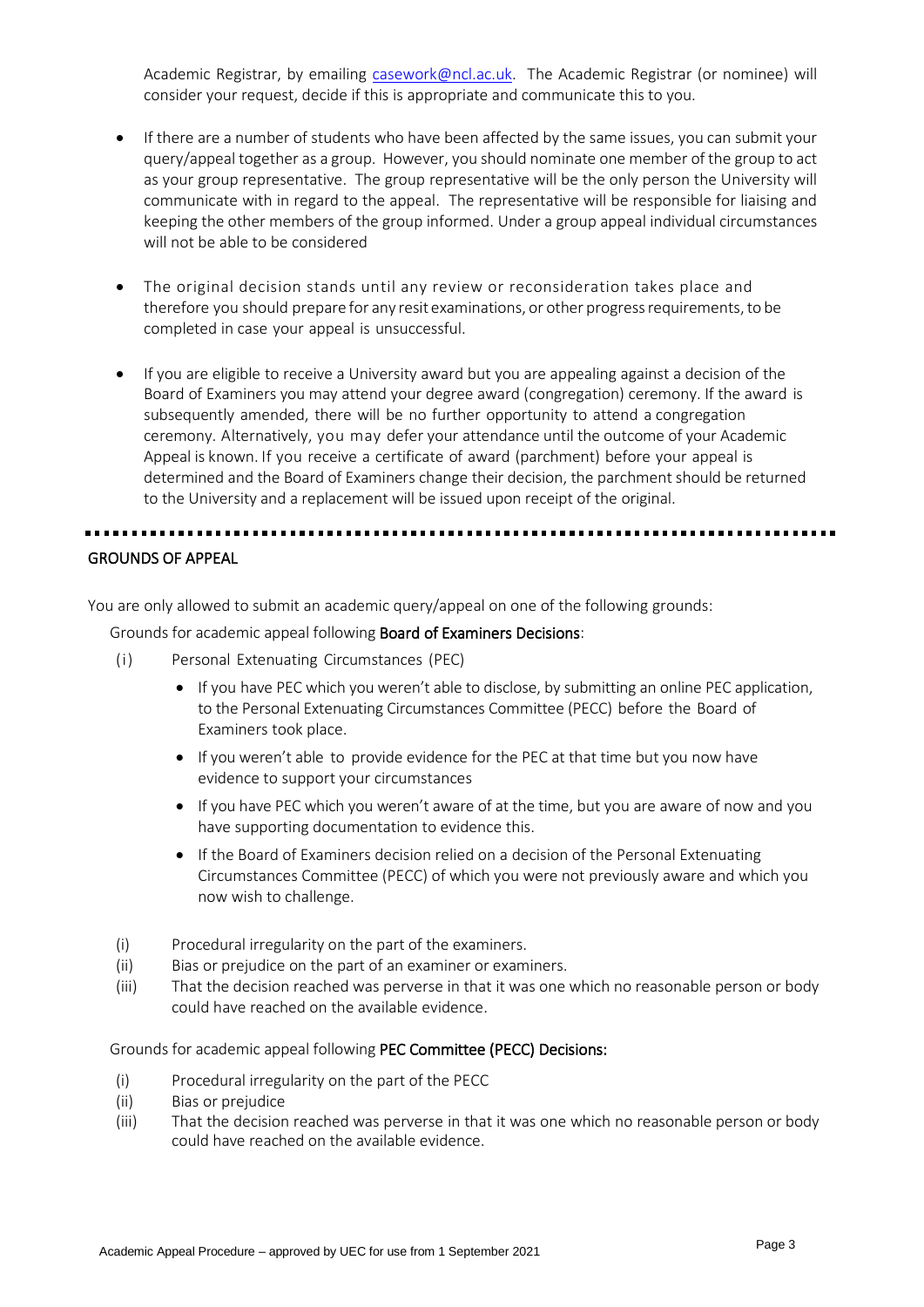Grounds for academic appeal following an Unsatisfactory Progress Decision:

- (i) Evidence which was not available or considered previously
- (ii) Procedural irregularity during the Unsatisfactory Progress process<br>(iii) Bias or prejudice
- Bias or prejudice
- (iv) That the decision reached was perverse in that it was one which no reasonable person or body could have reached on the available evidence.

Grounds for academic appeal following a DPD Request Decision:

- (i) Evidence which was not available or considered previously
- (ii) Procedural irregularity on the part of the DPD/Dean of PG Study
- (iii) Bias or prejudice
- (iv) That the decision reached was perverse in that it was one which no reasonable person or body could have reached on the available evidence.

#### Doctoral and MPhil Students

Grounds for academic appeal following Examination Outcome

- (i) Personal Extenuating Circumstances
	- If you have personal extenuating circumstances which you weren't able to disclose, to your Examiners before your examination.
	- If you weren't able to provide evidence for your personal extenuating circumstances at the time of your examination but you now have evidence to support your circumstances
	- If you have personal extenuating circumstances which you weren't aware of at the time, but you are aware of now and you have supporting documentation to evidence this.
- (ii) Procedural irregularity on the part of the examiners.
- (iii) Bias or prejudice on the part of an examiner or examiners.
- (iv) That the decision reached was perverse in that it was one which no reasonable person or body could have reached on the available evidence.

#### Grounds for appeal following an Annual Progress Review Outcome

- (i) Evidence which was not available or considered previously
- (ii) Procedural irregularity during the Annual Progress Review process
- (iii) Bias or prejudice
- (iv) That the decision reached was perverse in that it was one which no reasonable person or

body could have reached on the available evidence.

Grounds for academic appeal following a Dean of Postgraduate Study Request Decision:

- (i) Evidence which was not available or considered previously
- (ii) Procedural irregularity on the part of the Dean of PG Study
- (iii) Bias or prejudice
- (iv) That the decision reached was perverse in that it was one which no reasonable person or body could have reached on the available evidence.

*For definition of each Ground please see – Academic Queries and Appeals Supplementary Guidance Notes, in th[e Academic Queries and Appeals Level 2 Application Form and Guidance](https://www.ncl.ac.uk/media/wwwnclacuk/studentprogress/files/Academic%20Queries%20and%20Appeals%20Form%2021_22.pdf)*

#### LEVEL 1 – INFORMAL ACADEMIC QUERY

To lodge an academic query under Level 1 of this procedure, you should write to the relevant Chair of the Board of Examiners/Chair of the PEC Committee/DPD/ Dean of Postgraduate Studies, within 14 calendar days of the publication of the academic decision.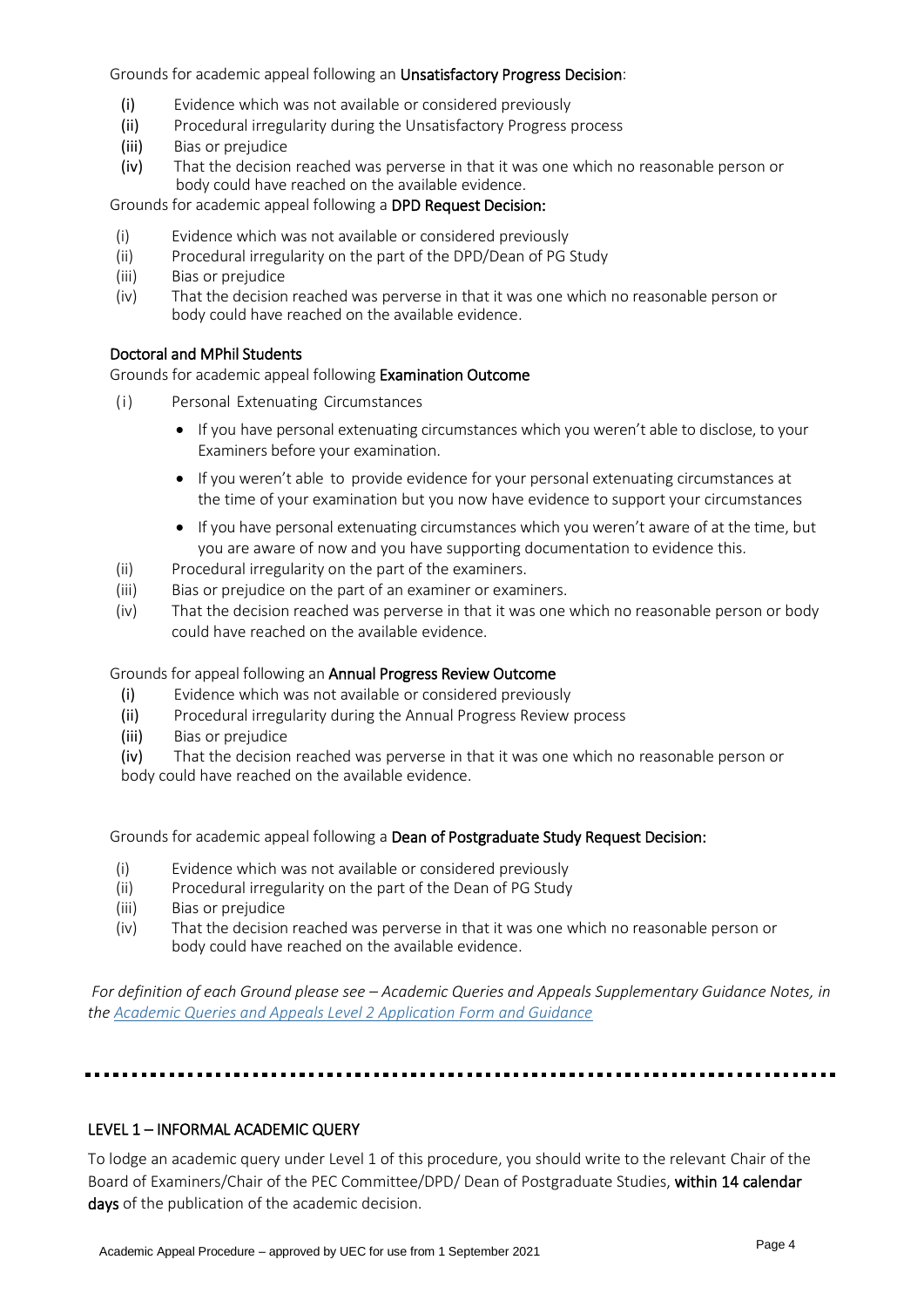If you are dissatisfied with the outcome of your academic query, you will be given details of how to make a Level 2 formal appeal or where your query has been already been reconsidered by the Chair of the Board of Examiners/Chair of the PEC Committee/DPD/Dean of Postgraduate Studies you may be referred to Level 3 of the procedure to request a case review. All Level 1 outcomes should be determined within 14 calendar days of submission.

# LEVEL 2 – FORMAL ACADEMIC APPEAL

If you think that the Level 1 outcome has not resolved your query, you should complete and submit the Level 2 Academic Appeal application form along with supporting evidence, including the Level 1 outcome, to [casework@ncl.ac.uk](mailto:casework@ncl.ac.uk) within 21 calendar days of the outcome of the Level 1 decision.

A request to submit a late formal Academic Appeal, with good reasons for the delay, will be considered by the Head of the Student Progress Service.

Your Appeal will be acknowledged in writing within 7 days of receipt. In the acknowledgement, we will confirm whether your concerns can be addressed under this procedure. Where this procedure is not appropriate for dealing with your Appeal, we will direct you to a more suitable procedure.

Your Level 2 Academic Appeal will be considered by the Head of the Student Progress Service. They may reject your appeal if:

- Your application is late without a good reason, or
- You have not provided a good reason/evidence for failing to follow correct University procedures to inform the Examiners/Personal Extenuating Circumstances Committee/ Annual Progress Review Progress Panel of any personal extenuating circumstances affecting performance in advance of their decision, or
- The information provided to you by the Academic Unit during Level 1 of this Procedure has adequately answered the issue you have raised, or
- the documentation you have submitted does not provide enough evidence to support your appeal, or
- your request is being considered under an alternative procedure, or
- the academic appeal is a challenge to academic judgement, or
- the academic appeal is considered to be vexatious or frivolous

If the Head of the Student Progress Service rejects your academic appeal, you will be informed in writing. If you are dissatisfied with this decision you will be referred to Level 3 of this procedure.

A Case Officer will be appointed to administer your appeal. The Case Officer will send your full appeal submission to relevant staff within the Academic Unit, requesting a response to the issues you have raised. The External Examiner(s) comments may be sought, particularly where the appeal is from a research student. The relevant Academic Unit is normally given one week to respond and their response will be forwarded to you so that you can make any further comments you believe are relevant, noting you will normally be given one week to provide any additional comments you wish to submit.

Once all comments have been received the Head of the Student Progress Service will consider all information about your appeal and decide how this should be processed. Their decision will be communicated to you in writing.

Where the appeal is accepted for investigation, an Appeal Adjudicator will be appointed to consider the case. All appeal documentation will be forwarded by the Case Officer to the appointed Appeal Adjudicator for consideration.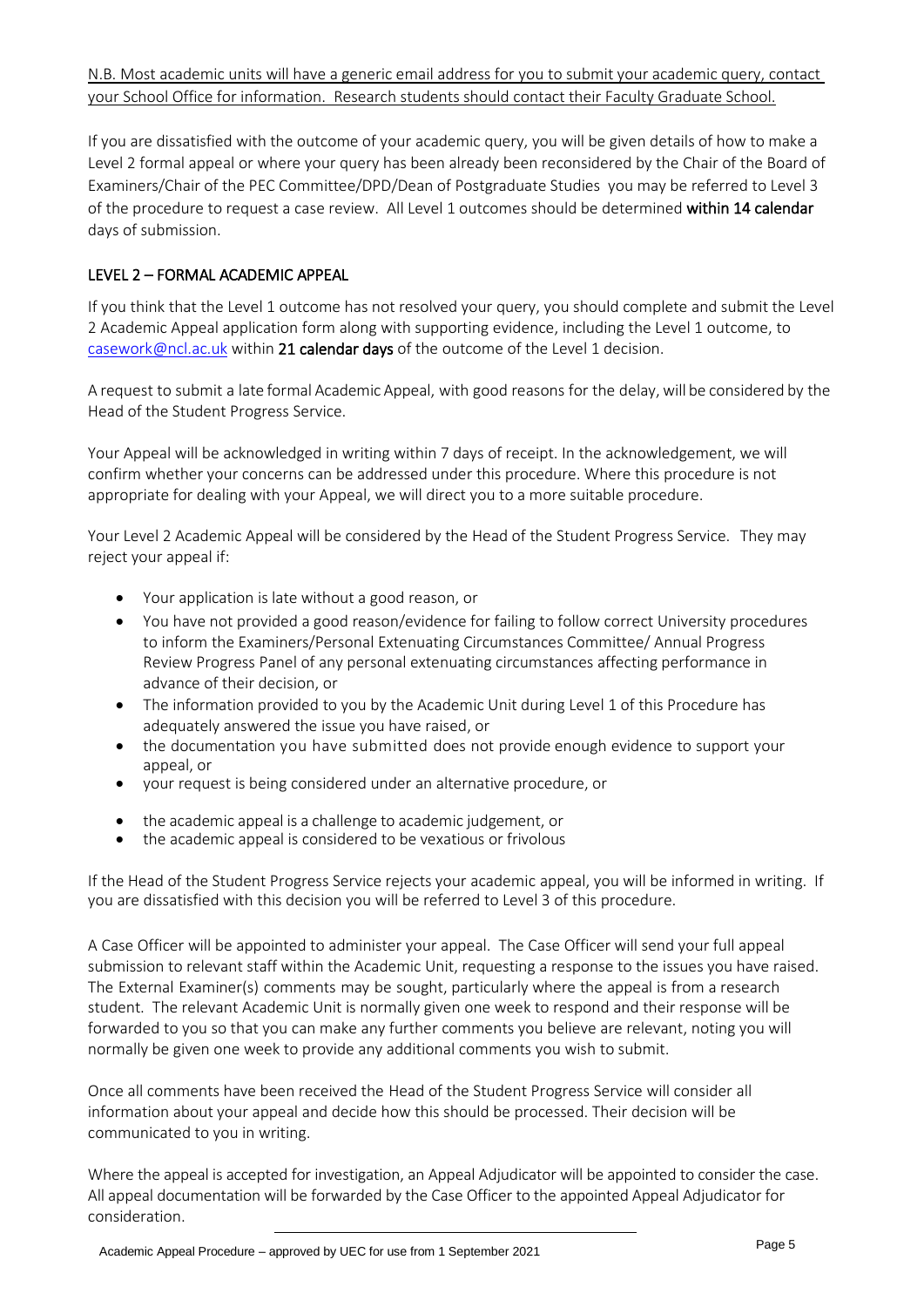If the Appeal Adjudicator decides that there are no reasonable grounds for referring your case back for reconsideration, the Case Officer will inform you of this in writing, with reasons, within 14 calendar days of the decision.

If the Appeal Adjudicator decides that a case should be referred back for reconsideration you will be informed of this in writing and the Case Officer will follow the relevant process below:

# *Taught Programmes (including non-standard programmes and stand-alone modules and taught elements of Research Masters Programmes)*

In the case of all taught programmes and modules, the Case Officer will:

Write to the original examiners (through the Chair of the Board of Examiners), or other relevant authority, requesting a reconsideration of your case, with an Independent Chair, if deemed appropriate. This could include specific instructions for action where relevant. Please note that your case may be referred to the next normal meeting of the Board of Examiners to be considered by the full Board rather than Chair's action being taken

# *Research Programmes*

In the case of postgraduate research programmes, the Case Officer will:

1. Appeals relating to Annual Progress Review Outcomes

Write to the Dean of Postgraduate Studies and the Annual Progress Review Panel requiring reconsideration of the APR outcome, which could include specific instructions to action.

Or

Direct the relevant Graduate School to organise a new Annual Progress Review Panel for you within two months of the appeal outcome, which will consider your continued progress. The Appeal Adjudicator will decide whether the original Annual Progress Review panel should consider your progress, or under exceptional circumstances, whether a new Annual Progress Review panel should be appointed.

# 2. Appeals relating to Thesis Examination

Write to the Dean of Postgraduate Studies and the original examiners requiring reconsideration of the thesis without further revision.

Or

- i. Direct the relevant Faculty Graduate School to write to you giving you permission to revise your thesis in line with the examiner's report and re-submit it for examination within a specified time frame in accordance with the normal procedure for re- submission. The Appeal Adjudicator should decide whether the re- examination will be undertaken by the original examiners or, under exceptional circumstances, by newly appointed examiners,
- ii. Declare the original examination null and void and require the Head of Academic Unit to nominate for the approval of the Faculty Dean of Postgraduate Studies two new external examiners to re-examine your thesis without further revision. Where an appeal on the grounds of bias or prejudice on the part of an examiner or examiners has been upheld, this is the only outcome that can be chosen.

Once the case has been reconsidered and an outcome reached. The Case Officer shall inform you in writing, normally within 14 calendar days of receiving the report of the final outcome of the Examiners', Personal Extenuating Circumstances Committees' or Degree Programme Directors', Dean of Postgraduate Studies reconsideration, providing appropriate feedback on / minutes of / extract of the decision.

Academic Appeal Procedure – approved by UEC for use from 1 September 2021 The decision of the Examiners, the Personal Extenuating Circumstances Committee, Degree Programme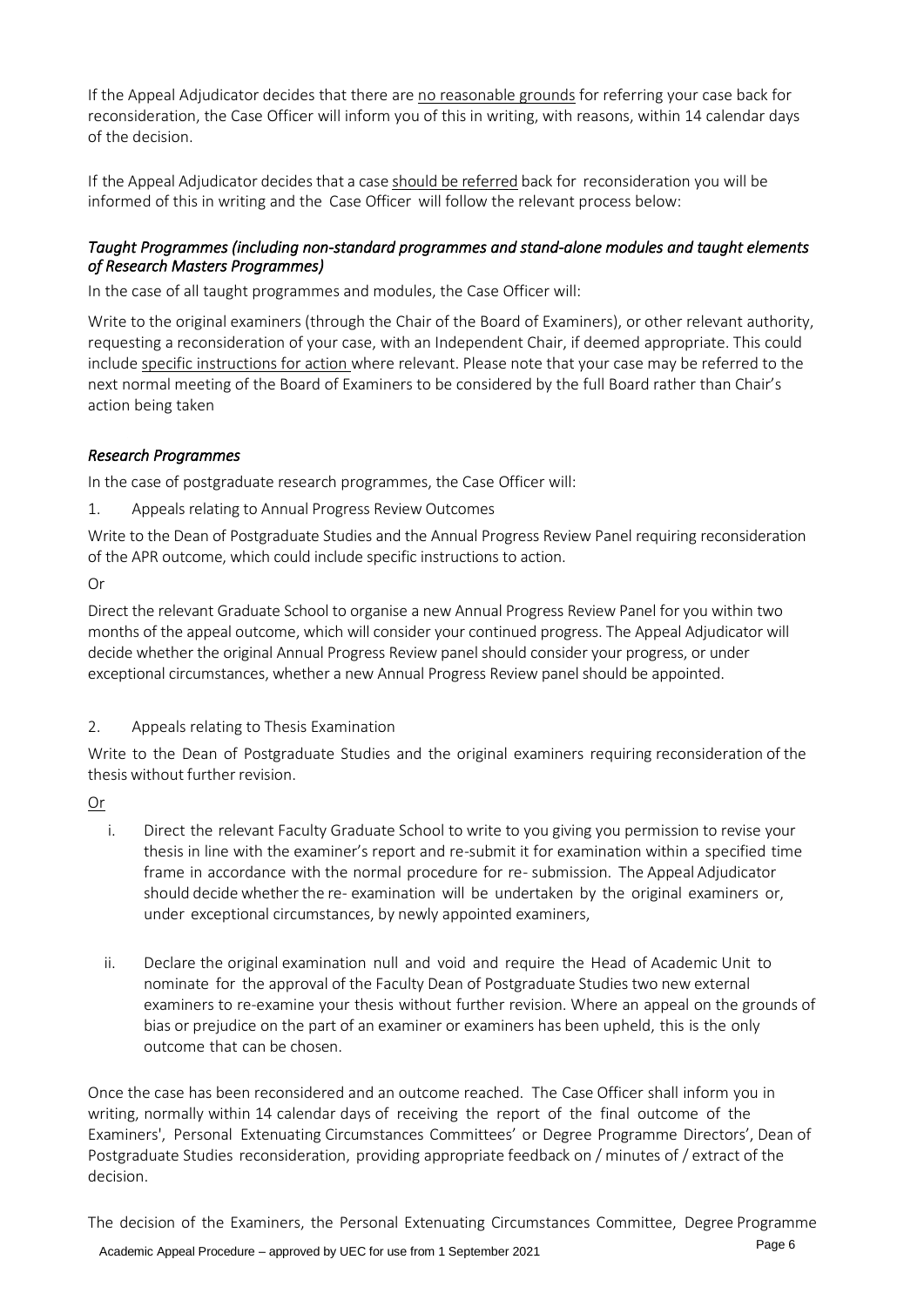Director, Dean of Postgraduate Studies on any reconsideration following an academic appeal shall be final.

A Level 2 Formal Academic Appeal will normally be determined within 60 calendar days of receipt of your submission, although some circumstances may require a longer period of investigation and determination. We will contact you if an extension is required.

# LEVEL 3 – REVIEW OF THE APPEAL OUTCOME

If you are dissatisfied with the Head of the Student Progress Service/ Appeal Adjudicator's Level 2 decision, or if you are dissatisfied with the decision made after your Level 1 academic query has been reconsidered, you can request a review of the decision based on one or more of the following:

- Procedural irregularity: you think that something was not done correctly and that this may have affected the decision reached;
- Unreasonable decision: you consider that no reasonable person could have reached the same decision based on the available evidence.

If you would like to request a case review, you should submit your request in writing to the Academic Registrar (via [casework@ncl.ac.uk\)](mailto:casework@ncl.ac.uk) within 14 calendar days of the outcome of the query/appeal. The Academic Registrar will decide whether to undertake a review of your complaint case.

If the Academic Registrar considers that your review request is valid, they will do one of the following:

- Offer you an alternative resolution;
- Arrange for the appeal to be reconsidered under Level 2 by a different Appeal Adjudicator who has no previous involvement in your case;
- Where the issues raised in your appeal are particularly serious, refer the issue to an Appeal Committee for consideration.

At the end of the case review, you will be issued with a Completion of Procedures Letter (CPL), which confirms that the University's internal procedures have been completed.

Consideration of a Level 3 Review of the Appeal Outcome will normally be determined within 30 calendar days from receipt of the request for review, although some circumstances may require a longer period of investigation and determination. We will contact you if an extension is required.

#### What if you are dissatisfied with the final outcome?

The Office of the Independent Adjudicator for Higher Education (OIA) runs an independent scheme to review student complaints. The University subscribes to this scheme. If you are dissatisfied with the outcome offered by the University, you can seek an external review by submitting a complaint via th[e OIA website.](https://www.oiahe.org.uk/students/) Complaints must be submitted within 12 months of the date of the Completion of Procedures letter.

#### Confidentiality

The Academic Queries and Appeals Procedure is an internal and confidential process. It is important that you should respect this confidentiality and treat all information as confidential.

In submitting an academic query or appeal, you should be aware that details will normally be shared with relevant staff members responsible for investigating and administering the query/appeal.

If there are elements of your appeal that you feel are particularly sensitive, or you have other concerns about confidentiality, please contact [casework@ncl.ac.uk](mailto:casework@ncl.ac.uk) and we can discuss how disclosure can be minimised.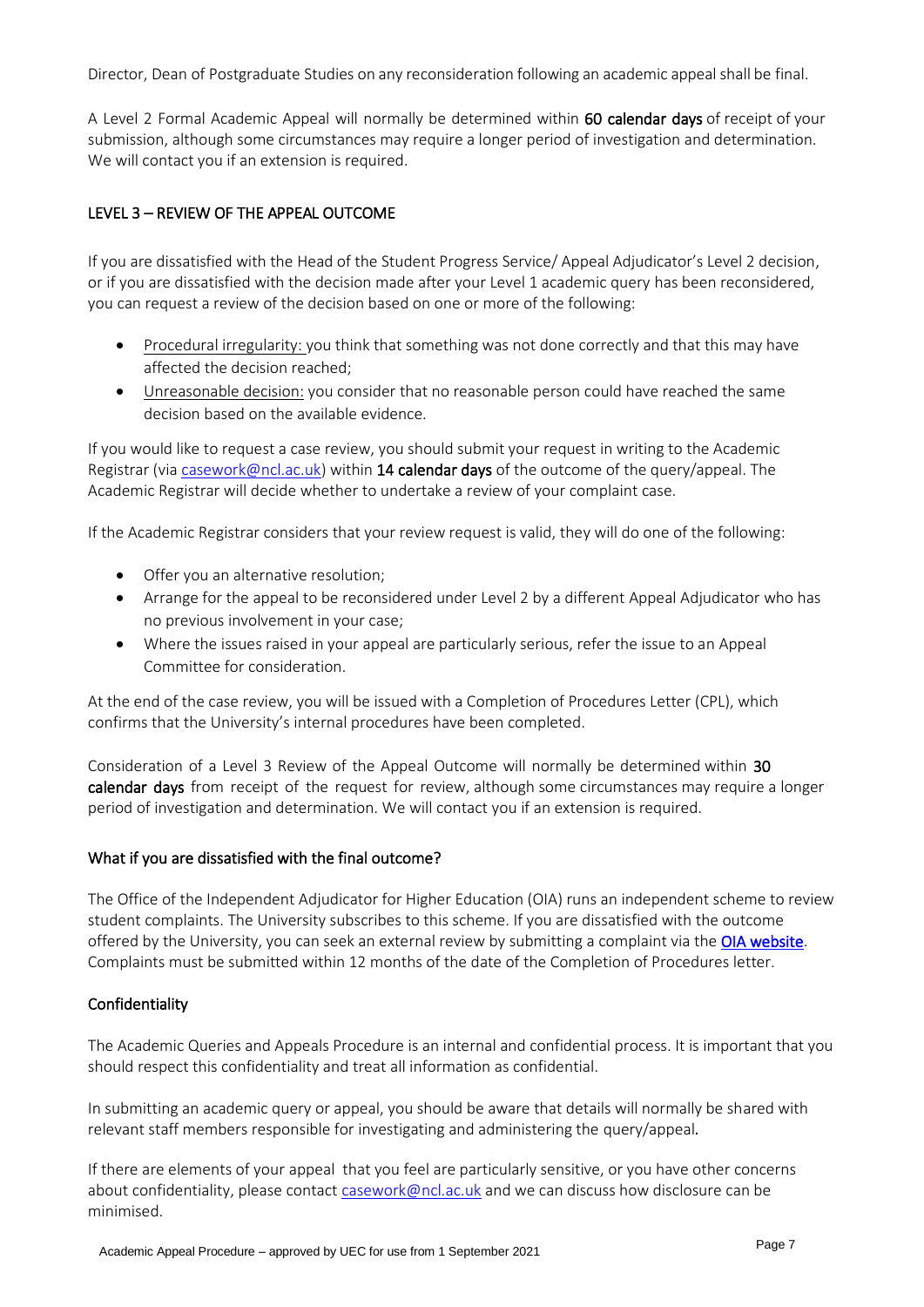#### ........ ............ Ė

# DEFINITIONS

| Academic Appeal:         | A Level 2 formal request regarding a decision made by the Board of<br>Examiners or Personal Extenuating Circumstances (PEC) Committee of a<br>taught Programme, a recommendation of the examiners of research degrees,<br>or a Degree Programme Director or Progress decision.                                                                                                                                                                                                                                                   |
|--------------------------|----------------------------------------------------------------------------------------------------------------------------------------------------------------------------------------------------------------------------------------------------------------------------------------------------------------------------------------------------------------------------------------------------------------------------------------------------------------------------------------------------------------------------------|
| Academic Judgement       | Defined by the Office of the Independent Adjudicator as 'Not<br>any judgment made by an academic; it is a judgment that is made about a<br>matter where the opinion of an academic expert is essential'                                                                                                                                                                                                                                                                                                                          |
| Academic Query:          | A Level 1 informal request regarding a decision following a Board of<br>Examiners/ PEC Committee or DPD/Progress Decision made in writing to a<br>nominated contact in the relevant academic unit.                                                                                                                                                                                                                                                                                                                               |
| Academic Registrar:      | or nominee, is the senior member of staff in the University with overall<br>responsibility for ensuring a proper outcome for any student complaint                                                                                                                                                                                                                                                                                                                                                                               |
| Academic Unit:           | The unit that manages the student's programme. Normally this is a School, but<br>occasionally a Faculty, Institute or other organisational unit applies.                                                                                                                                                                                                                                                                                                                                                                         |
| Appeal Adjudicator:      | A nominated Academic, appointed by the Head of the Student Progress<br>Service, who will be a Dean or other approved member of the Appeal Panel,<br>with no previous involvement in, or close connection to, the case. Note the<br>term Appeal Adjudicator in this procedure also extends to any Appeal<br>Committee constituted by Appeal Adjudicators                                                                                                                                                                          |
| <b>Appeal Panel</b>      | A panel of Academic/ or other approved members, appointed by University<br>Education Committee (UEC) who have experience of student academic progress<br>and/or welfare matters                                                                                                                                                                                                                                                                                                                                                  |
| <b>Appeal Committee:</b> | Independent members of academic or other approved members, appointed by<br>the Appeal Adjudicator, as deemed appropriate to consider the case.                                                                                                                                                                                                                                                                                                                                                                                   |
| Case Officer:            | A Student Progress Officer appointed to process a submitted academic appeal<br>and where appropriate, to advise the Appeal Adjudicator. Advice on the<br>Academic Queries & Appeals procedure can be obtained from the Case Officer<br>or another member of the Student Progress Service.                                                                                                                                                                                                                                        |
| Examiners:               | The Board of Examiners (or other authority within the Academic Unit) for an<br>undergraduate or postgraduate taught programme, or for research degrees<br>either the Annual Review Progress Panel/Dean of Postgraduate Study or<br>individually appointed internal and external examiners. Other authorised roles<br>within the Academic Unit, against which academic appeals may be<br>considered, are Personal Extenuating Circumstances (PEC) Committees and<br>Degree Programme Directors for Unsatisfactory Progress cases. |